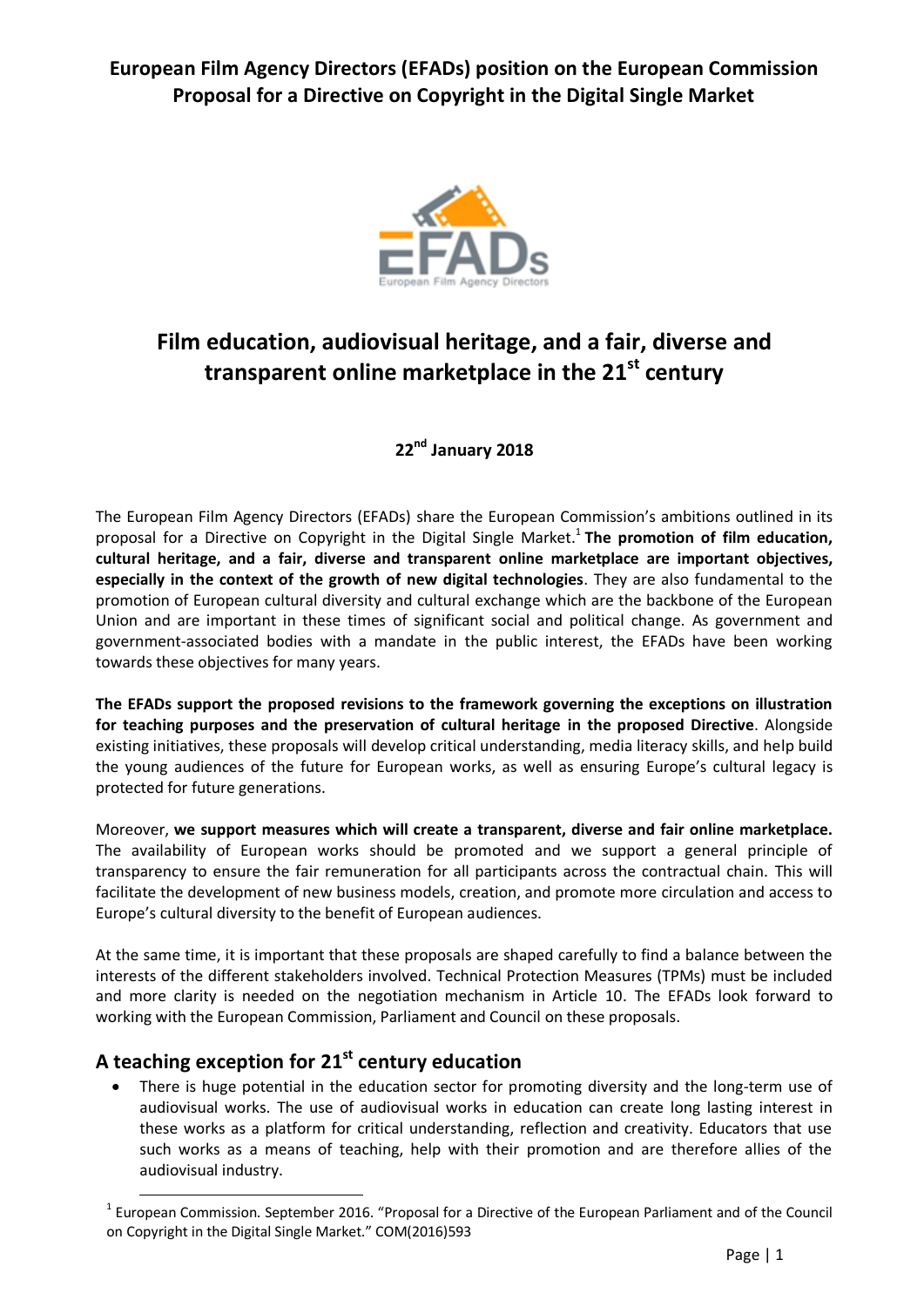- Promoting film education is a core activity of the EFADs. EFADs members are actively involved in projects and initiatives which range from bringing young people to theatres, developing teaching materials and support documents, supporting film clubs in schools, cinematheques, libraries and cultural centres, and offering online platforms which provide schools and cultural institutions with access to audiovisual works and teaching materials.
- Conversely, film literacy activities place audiovisual works at the heart of education. **Moving images represent a very significant part of the 20th century's cultural legacy and are the 21st century's main form of communication via the Internet and social media.** Exploring the richness of our film heritage and understanding the "alphabet of film" – the narrative, the shooting, the editing – is key for children and young people to engage with digital media. To that end, film literacy is a core element in media and digital literacy, giving educators and their students the opportunity to work with film as a means for expression and storytelling.
- The current situation regarding **access to and use of film for education and research is suboptimal.** In Europe, the legal framework for these activities diverges from country to country. Moreover, teachers trying to understand their right to use film for teaching purposes face many uncertainties.<sup>2</sup> In addition, film heritage institutions find that the more access to films becomes digital, the more constrains these institutions face.<sup>3</sup>
- The proposed revision to the framework governing the exceptions on illustration for teaching purposes is a useful step to **empower learners and teachers to use audiovisual works** on secure and restricted platforms including across borders. In addition to existing policies at European and national levels, this exception will **integrate film and film literacy into a 21st century education agenda** while **striking a balance between stakeholders' interests.**
- Effective film education requires teachers to have **clarity regarding the possibilities they have to show audiovisual material.** The combination of copyright exceptions and adequate remuneration, through, for example, educational licensing schemes in each Member State, should create a framework in which teachers and learners do not have to worry about seeking permission every time they want to use a copyright work for educational purposes, and rights holders are fairly remunerated for the use of their work.
- The exception will give teachers the ability to access collections of films or audiovisual works and to screen them **partially or in their entirety** on digital devices used in education. It is also crucial that learners, teachers and pupils are able to **lawfully access films and other audiovisual works at home, including across borders via a dedicated secured and closed network** in order to study them.
- The mandatory nature of the exception will help Member States adopt **a harmonised approach** in relation to the use of copyright-protected works within educational settings. Together with existing programmes and platforms and the existing voluntary exception in Directive 2001/29,<sup>4</sup> this will broaden access to copyright protected content by teachers and pupils.
- At the same time, when it comes to access, availability and the use of audiovisual works as learning materials, it is important to consider the following additional features:
	- 1. The scope of the exception should be extended to cover formal education establishments **and film heritage institutions** which are engaged in **non-commercial film education initiatives**. Film heritage institutions would include film agencies and cinematheques.
	- 2. **Rights holders should be fairly remunerated** when their audiovisual works are used in educational settings by educational establishments and cultural heritage institutions**.**
	- 3. Member States should be encouraged to define the **"digital use of works and other subjectmatter for the sole purpose of illustration for teaching"** in a way that enables the film

 $\overline{a}$ 

 $^2$  Universitat Autonoma de Barcelona et. Al., a study prepared for the European Union 2015: "Showing films and other audiovisual works in European Schools, obstacles and best practices"

<sup>3</sup> European Audiovisual Observatory, May 2017. "The access to works in the collections of Film Heritage Institutions in the context of education and research"

<sup>&</sup>lt;sup>4</sup> European Union. 22 May 2001. "Directive on the harmonisation of certain aspects of copyright and related rights in the information society" 2001/29/EC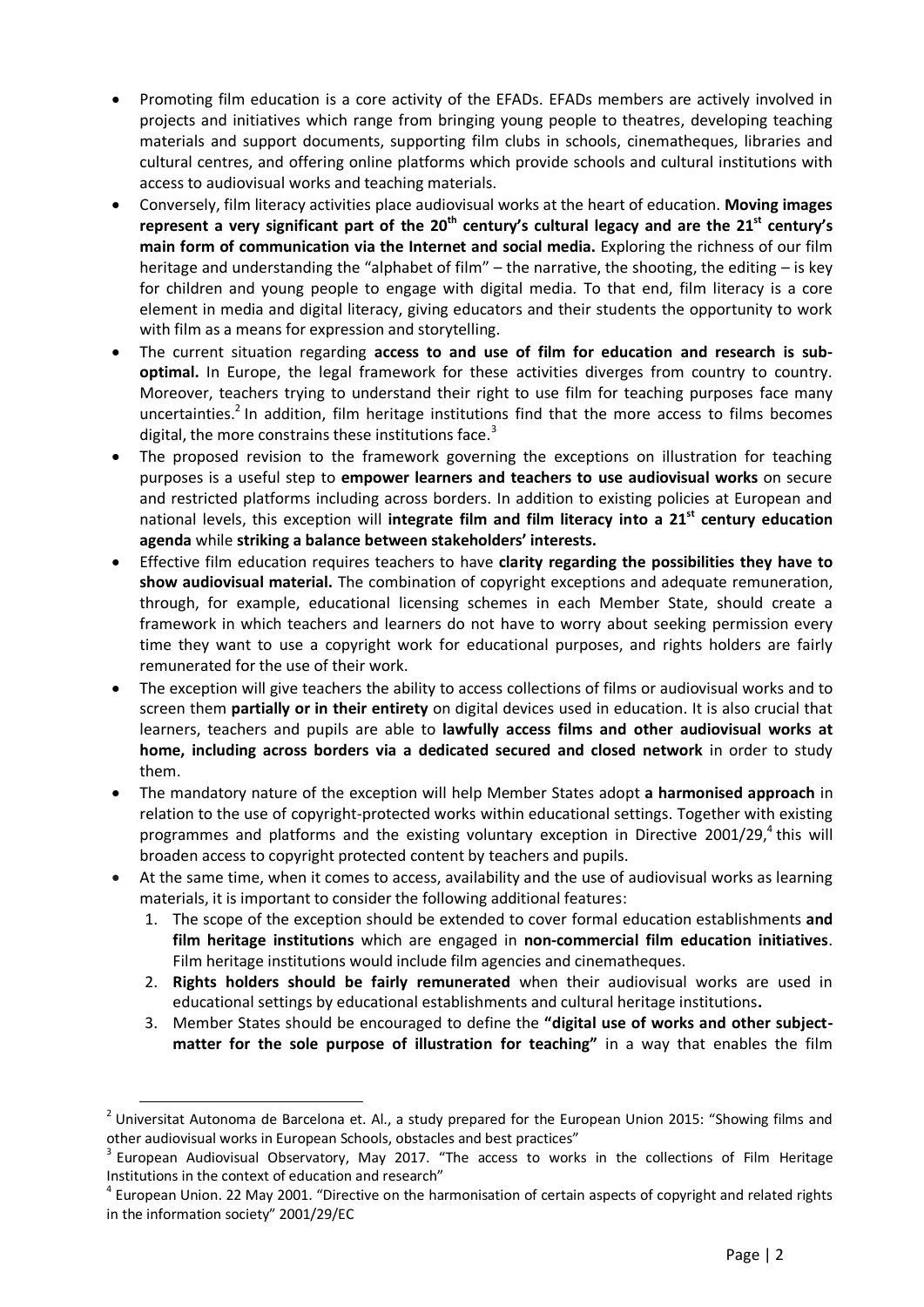education activities outlined above, including the **digital screening of extracts or entire audiovisual works**.

- 4. To ensure audiovisual works are protected, it is important that any access outside of the premises of official educational establishments and film heritage institutions is **provided through a secure network under the supervision of the establishment or institution**. Solid technical protection measures must be introduced when it comes to the online use of films in education.
- 5. The educational sector should access audiovisual works under the provisions of Article 5.5 of Directive 2001/29<sup>5</sup>. Through adequate holdback mechanisms, rights holders should be given a fair chance to exploit the commercial potential of their audiovisual works before they enter into the educational circuit.
- 6. Equivalent licensing arrangements should be **transparent, simple and straightforward**. Framework agreements should be made simpler to increase efficiency and tackle fragmentation.
- 7. We encourage the European Commission to:
	- a. Make film education a strategic policy objective and take an active part in the development of future film education policies as part of a  $21<sup>st</sup>$  century educational agenda.
	- b. Set up a platform in partnership with the EFADs to facilitate the exchange of best practices in Member States' film education policies.
	- c. Support awareness-raising campaigns to inform relevant authorities, teachers and learners about the use of audiovisual materials.

### **Preserving Europe's cultural legacy for future generations**

- Cultural heritage institutions play a crucial **role in the preservation, restoration and the provision of access to cultural works**. Many film agencies fall under this scope because they have archives containing important cultural and historic collections of audiovisual works.<sup>6</sup> They hold these works as part of their **public service mission** to digitise, restore and, sometimes, make these works available for cultural and educational use to the benefit of European citizens.
- The growth of digital technologies has introduced new ways for preservation, restoration and making available. The objective should be to ensure the **long-term conservation of Europe's audiovisual heritage in this new context.**
- The proposed mandatory exception for the preservation of Europe's cultural heritage in Article 5 is therefore welcomed. This exception will **provide archives across Europe with legal certainty** and **reduce the burden of clearing the rights for preservation**, ensuring they can preserve audiovisual works permanently and make copies for the purpose of preservation.
- At the same time, this is **balanced with the interests of rights holders** because the exception is "**for the sole purpose of the preservation of such works or other subject-matter and to the extent necessary for such preservation**" and it is only applied in certain special cases "**which do not conflict with a normal exploitation of the work or other subject-matter and do not unreasonably prejudice the legitimate interests of the rights holder**." 7
- However, small adjustments may be necessary such as:
	- 1. The definition of "cultural heritage institution" should **exclude cultural heritage institutions which are managed by commercial companies**.
	- 2. The exception should be limited to **only works within "permanent collections"** which are owned by the cultural heritage institutions and not works licensed by the institution.

 $\overline{a}$ <sup>5</sup> "The exceptions and limitations provided for in paragraph 1, 2, 3 and 4 shall only be applied in certain special cases which do not conflict with a normal exploitation of the work or other subject-matter and do not unreasonably prejudice the legitimate interests of the rightholder."

 $^6$  Examples include the BFI National Archive, CNC Archive Francaises du Film, and the DFI Film Archive

 $^7$  European Union. 22 May 2001. "Directive on the harmonisation of certain aspects of copyright and related rights in the information society." 2001/29, Article 5.5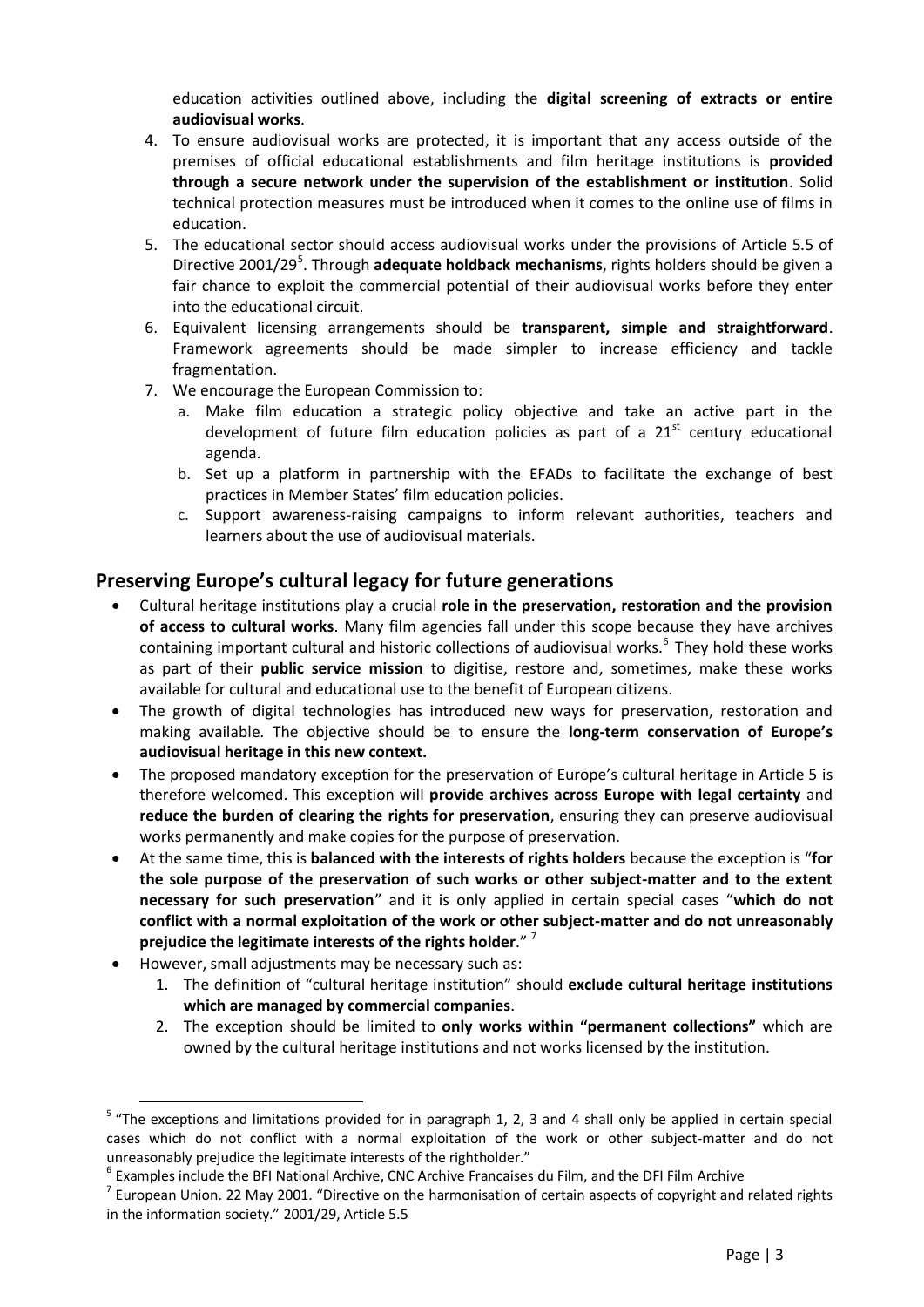## **Technical protection measures**

- On-demand services which distribute audiovisual works are subject to technical protection measures (TPMs). These are digital technologies which **enable the on-demand service to grant access to authorised users and prevent unauthorised copying, transmission and use** and they are unique to the type of service such as transactional or subscription models.
- Undermining the ability of right holders to demand the use of these TPMs would **weaken their ability to protect their works and enforcement**. In Article 6 of the proposal on Copyright in the Digital Single Market the Commission excludes **Article 6.4(4) of the 2001/29 Copyright Directive**. The three exceptions in the new Directive would not be subject to Article 6.4(4) whilst the exceptions in the 2001 Copyright Directive would be. This could generate complexity in implementation and we would encourage policymakers to maintain consistency across overlapping legislation.

## **Clear and effective tools to facilitate the circulation of diverse works online**

- We share the ambitions of the European Commission outlined in the Digital Single Market Strategy to support the audiovisual sector's adaptation to new digital technologies and improve the availability of European audiovisual works. **Fostering the circulation and access to our works is fundamental to the promotion of cultural diversity in Europe and pivotal in bringing our communities together in this period where European values are under threat.**
- The Commission has stated that the negotiation mechanism in Article 10 is designed to improve the availability of works. The **EFADs welcome the objective of this voluntary measure**. However, **the purpose of this mechanism is unclear** and we encourage the European Commission to provide clarity on the following:
	- 1. What problems is this mechanism trying to resolve and how would this mechanism address these problems?
	- 2. Would the body designated by the Member State perform a commercial or general interest service?
	- 3. If each Member State has a specific body, which body would be responsible in cross-border negotiations and how would legal and linguistic differences be overcome?
	- We would also highlight that **the main obstacles to the availability of works online are not due to copyright.** We encourage policymakers to take into account:
		- 1. The lack of European works taken up by online platforms and the importance of introducing quotas and financial obligations to support European cultural diversity.
		- 2. The low commercial viability of providing content across borders with low demand and high costs such as for dubbing and subtitling.
		- 3. The limited resources available to European SMEs which make up the audiovisual sector.
		- 4. The huge impact of piracy online which raises the risks of production and of making available works online.
		- 5. The lack of transparent data from online platforms on how European works perform which hinders the development of new business models.
		- 6. Consumer's insufficient knowledge of the legal offers available to them.

# **A fairer online marketplace in the 21st century**

- The unauthorised use of copyright protected audiovisual works represents **a significant threat to the sustainability of the independent European film industry.** Infringement has a **negative impact on innovation, investment, circulation and access to legal offers, and cultural diversity.** The EFADs therefore urge the European institutions to **support the so called "value gap" proposal** set out in Article 13 and recitals 37, 38 and 39 which will help to strengthen enforcement.
- **Copyright infringement has grown exponentially over recent years**. European citizens are regularly accessing illegal content online, particularly young people, as illustrated in a recent study published by the European Intellectual Property Office (EUIPO) in April 2016. ${}^{8}$  The digital age has facilitated

l

 $^8$  EUIPO. April 2016. "Intellectual Property and Youth – Scoreboard 2016"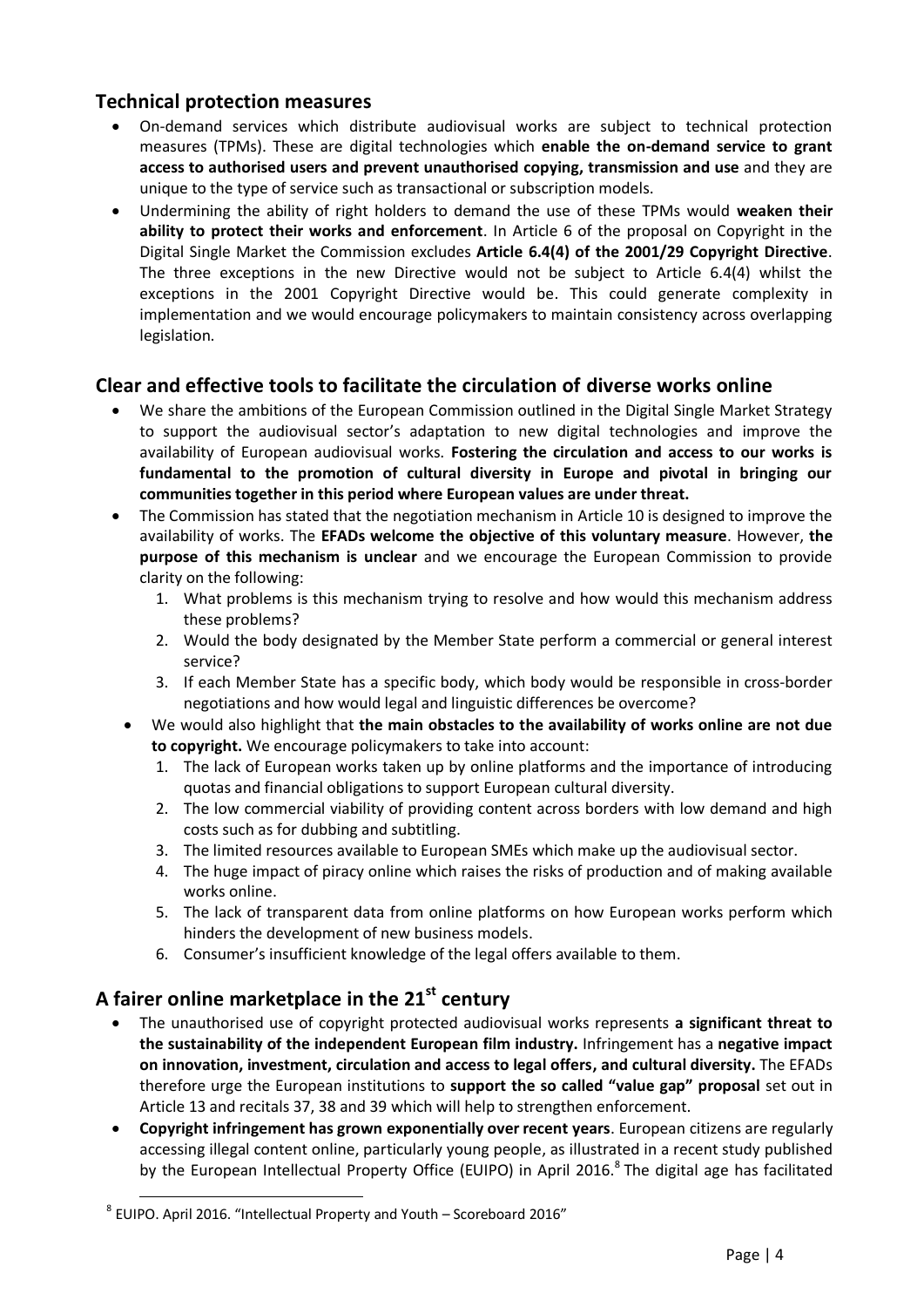the illegal distribution of content leading to the **rapid growth of illegal, highly organised and profitdriven platforms.** These platforms host or facilitate the distribution of illegal content, setting up commercial scale structures making a profit out of advertisements, paid subscriptions and donations among other things. They often do not respect other legal requirements, sometimes have links to organised crime, and pose serious risks to consumers.

- **Intermediaries are essential in the battle against unauthorised use.** Their services are often used for illegal activities and therefore they have **a responsibility to prevent such activities**. Nevertheless, intermediaries often refuse to take significant, active measures to tackle commercialscale infringement. They invoke safe harbour privileges to deny responsibility for the transmission of illegal content on their services and therefore do little to remove this content.
- Article 13 goes someway to **addressing this issue by ensuring that certain information society services actively enforce copyright law** through measures such as content recognition technologies. These technologies exist already for music and audiovisual content and are employed by some platforms such as YouTube. However, it is necessary to **ensure all platforms introduce these technologies and that these technologies are highly effective in identifying and permanently removing illegal content in order to ensure fair remunerations for rights holders.** The specific measures to be taken must be determined by stakeholders through contractual agreements.
- Recital 38 may help clarify the liability exemption in Article 14 of the E-Commerce Directive. The recital states that an online platform can be held liable if they are considered to be taking an "active role". This role includes cases where the platform is optimising the presentation of uploaded works and promoting them. This clarification may help determine which platforms are liable and which are not, and ensure they take an active role in preventing the illegal use of audiovisual works. However, for the sake of clarity, those stipulations should preferably be directly included into the text of the directive.
- At the same time, it is necessary for the European institutions to **take further steps to ensure the European copyright enforcement framework works in the digital age.** This proposal is limited to specific platforms which host, store and provide access to content which is uploaded by users of their service. There should be a **clear legal framework in which communication to the public is addressed and updated for all platforms that make copyright protected content available.** These platforms should not be able to hide behind the liability exemption and they should have a **"duty of care"** to enforce copyright.
- The Intellectual Property Rights Enforcement Directive (IPRED) and the E-Commerce Directive represent very important planks of the Commission's policies for the enforcement of rights. Nonetheless, it must be recognised that there have been significant developments in technology since the Directives were adopted in 2004 and 2000 respectively. **We look forward to the Commission's proposals on IPRED and encourage them to be ambitious.**

#### **A transparent ecosystem with fair remuneration for authors and performers**

- **The EFADs share the European Commission's ambitions to provide a fairer online environment for the remuneration of authors and performers in its proposal for a [Directive on Copyright in the](https://ec.europa.eu/digital-single-market/en/news/proposal-directive-european-parliament-and-council-copyright-digital-single-market)  [Digital Single Market](https://ec.europa.eu/digital-single-market/en/news/proposal-directive-european-parliament-and-council-copyright-digital-single-market) (Articles 14 to 16)**. The EFADs welcome proposals that have been put forward by the Commission, the Council, and in the European Parliament, that also incentivise solutions based on collective bargaining agreements. We believe this helps reflect different situations across the EU while ensuring that the objectives of fair remuneration for authors and performers are met.
- **As agencies spending public money, the EFADs are absolutely committed to the principle of fair remuneration for all and ensuring that, in an increasingly diverse Europe, people from all backgrounds have the opportunity to work in film and receive fair payment for their work**. Indeed, audiovisual works are collaborative works involving many people all of whom, have a fundamental right to fair remuneration and freedom from any kind of exploitation whatsoever.